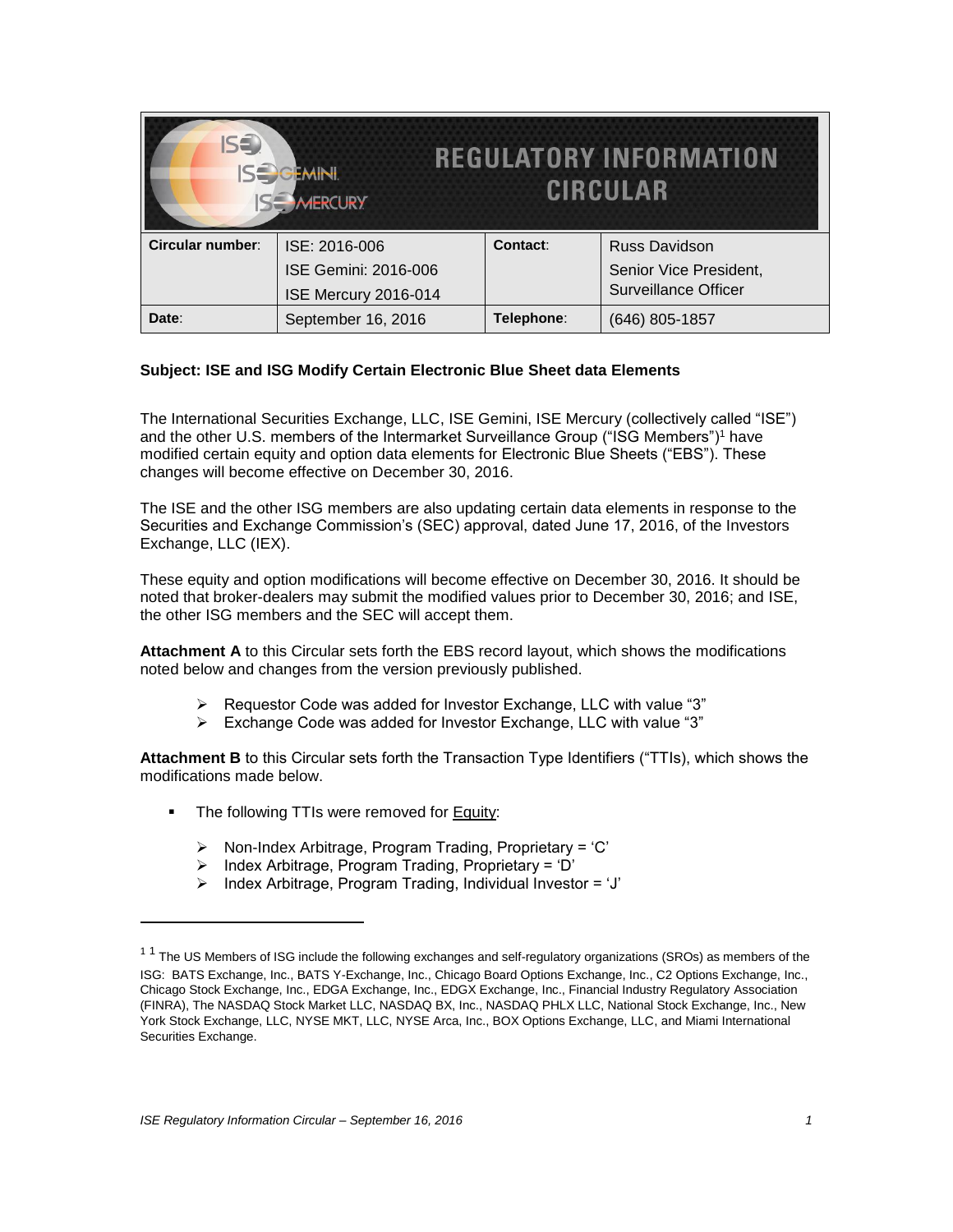- $\triangleright$  Non-Index Arbitrage, Program Trading, Individual Investor = 'K'
- > Non-Program Trading, Individual Investor = 'I'<br>> Non-Index Arbitrage, Program Trading, Agenc
- Non-Index Arbitrage, Program Trading, Agency = 'Y'
- $\triangleright$  Index Arbitrage, Program Trading, Agency = 'U'
- $\triangleright$  Designated Market Makers = 'S'
- The following TTI was added for Equity
	- $\triangleright$  Riskless Principal = "R"
- The following TTI was removed for Options
	- $\triangleright$  Designated Market Makers = "S"
	- Stock Specialist Assignment = "Y"
	- Registered Trader Market Maker Transaction Regardless of the Clearing Number = "P"
- The following TTI was renamed for Options
	- $\triangleright$  From Voluntary Professional to Professional Customer = "W"

A list of EBS Frequently Asked Questions (FAQs) has been created and previously distributed. The FAQs will be updated from time to time by the ISG members. Please see FINRA's website [www.finra.org/bluesheets/faq](http://www.finra.org/bluesheets/faq) for the most recent version.

Please note that questions concerning the EBS enhancements should be directed to [ebsfaq@finra.org.](mailto:ebsfaq@finra.org)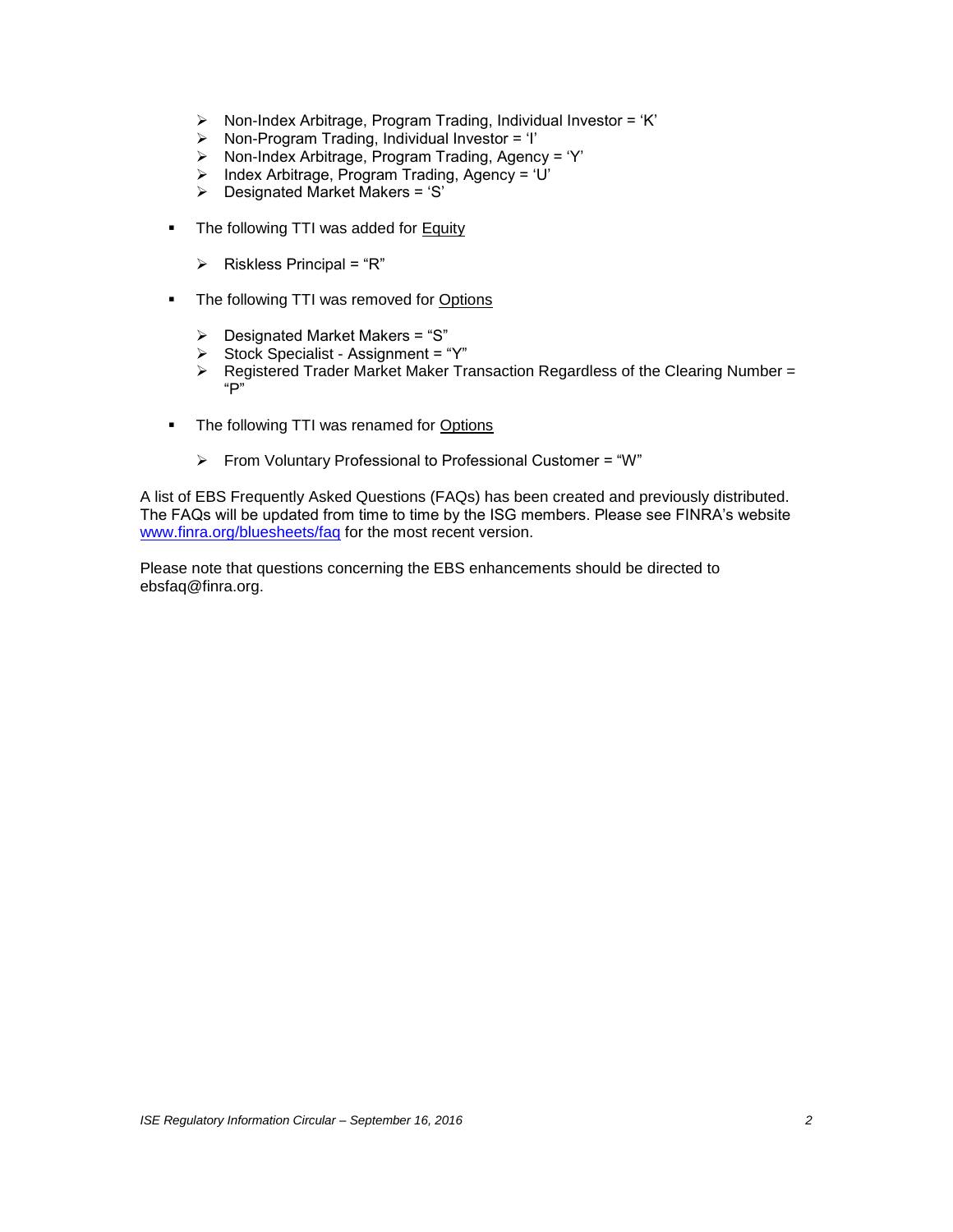## **Attachment A**

## **Record Layout for Submission of Trading Information**

| <b>Field</b><br><b>Position</b> |    | <b>Field</b><br>Length | Field<br><b>Name/Description/Remark</b>                                             | <b>Field</b><br>Format | <b>Justify</b> | <b>Picture</b><br><b>Clause</b> | <b>Default Value</b>                                |
|---------------------------------|----|------------------------|-------------------------------------------------------------------------------------|------------------------|----------------|---------------------------------|-----------------------------------------------------|
| From To                         |    |                        | S                                                                                   |                        |                |                                 |                                                     |
|                                 |    |                        | ***This record must be<br>the first record of the<br>file***                        |                        |                |                                 |                                                     |
| $\mathbf{1}$                    | 3  | 3                      | <b>FILLER</b>                                                                       | $\mathbf A$            | LJ             | X(3)                            | <b>HDR</b>                                          |
| $\overline{4}$                  | 5  | $\overline{2}$         | <b>FILLER</b>                                                                       | $\overline{A}$         | LJ             | X(2)                            | .S.                                                 |
| 6                               | 10 | 5                      | <b>DTRK-SYSID</b>                                                                   | N                      | LJ             | 9(5)                            | 12343                                               |
| 11                              | 12 | $\overline{2}$         | <b>FILLER</b>                                                                       | $\mathbf A$            | LJ             | X(2)                            | .E                                                  |
| 13                              | 14 | $\overline{2}$         | <b>FILLER</b>                                                                       | N                      | LJ             | 9(2)                            | 00                                                  |
| 15                              | 16 | $\overline{2}$         | <b>FILLER</b>                                                                       | $\mathbf A$            | LJ             | X(2)                            | $\mathcal{C}$                                       |
| 17                              | 20 | $\overline{4}$         | <b>DTRK-ORIGINATOR</b><br>Please call SIAC for<br>assignment (212) 383-2210         | A                      | LJ             | X(4)                            |                                                     |
| 21                              | 22 | $\overline{2}$         | <b>FILLER</b>                                                                       | $\mathbf A$            | LJ             | X(2)                            | .S.                                                 |
| 23                              | 26 | $\overline{4}$         | DTRK-SUB-<br><b>ORIGINATOR</b><br>Please call SIAC for<br>assignment (212) 383-2210 | A                      | LI             | X(4)                            |                                                     |
| 27                              | 27 | $\mathbf{1}$           | <b>FILLER</b>                                                                       | $\mathbf A$            | LJ             | X(1)                            | $\bf{B}$                                            |
| 28                              | 33 | 6                      | <b>DTRK-DATE</b><br>Contains submission date.                                       | $ {\rm N}$             | LJ             | 9(6)                            | <b>MMDDYY</b>                                       |
| 34                              | 34 | $\mathbf{1}$           | <b>FILLER</b>                                                                       | $\overline{A}$         | LI             | X(1)                            | $\, {\bf B}$                                        |
| 35                              | 59 | 25                     | <b>DTRK-DESCRIPTION</b><br>Required to identify this<br>file.                       | $\mathbf A$            | LJ             | X(25)                           | <b>FIRM</b><br><b>TRADING</b><br><b>INFORMATION</b> |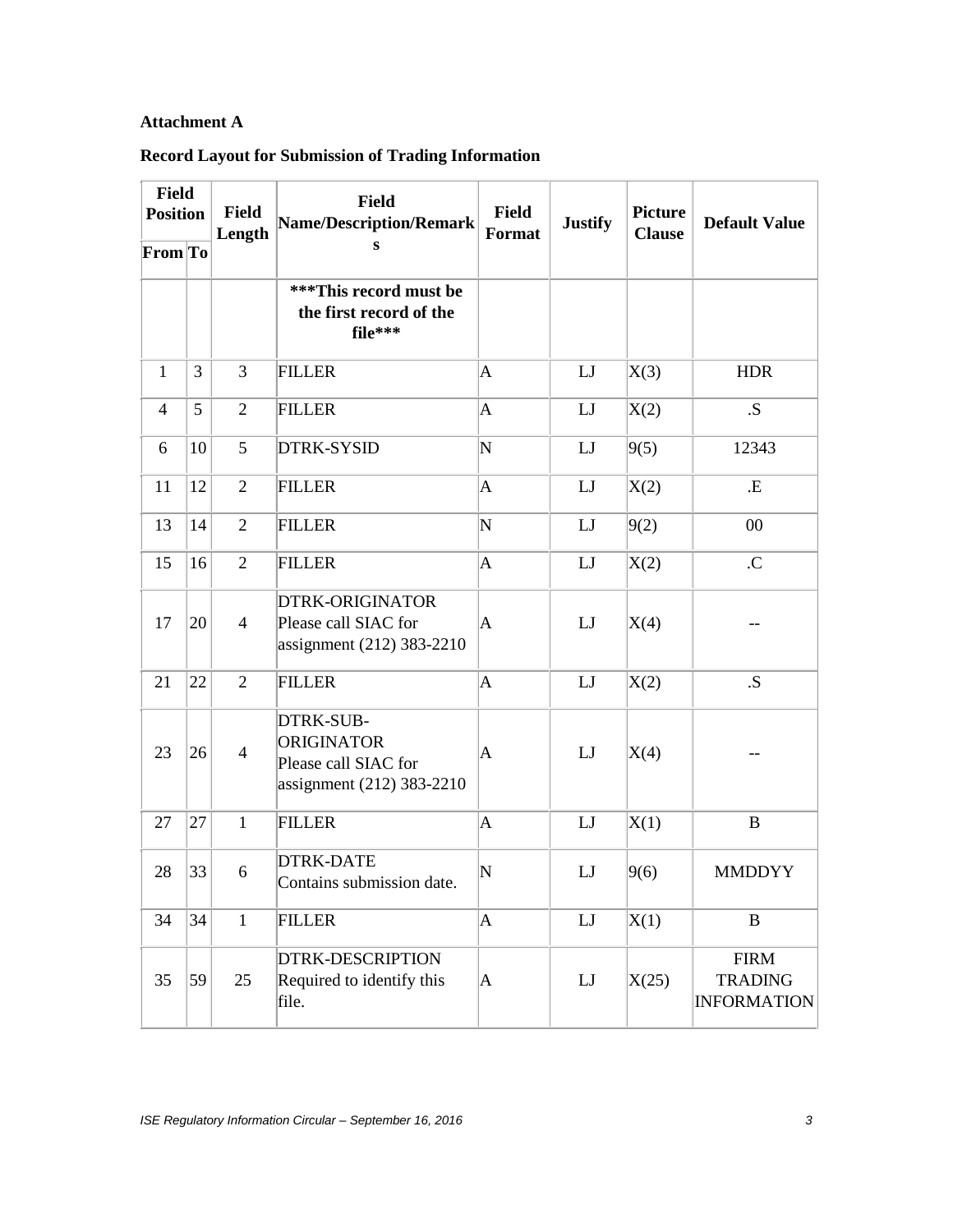| 60           | 80           | 21             | <b>FILLER</b>                                                                                                                                                                           | $\mathbf A$ | LI | X(21)                     | B |
|--------------|--------------|----------------|-----------------------------------------------------------------------------------------------------------------------------------------------------------------------------------------|-------------|----|---------------------------|---|
| $\mathbf{1}$ | $\mathbf{1}$ | $\mathbf{1}$   | <b>HEADER RECORD CODE</b><br>Value: Low Values OR<br>ZERO                                                                                                                               | A           |    | $\boldsymbol{\mathrm{X}}$ |   |
| 2            | 5            | $\overline{4}$ | <b>SUBMITTING BROKER</b><br><b>NUMBER</b><br>If NSCC member use NSCC<br>clearing number.<br>If not a NSCC member, use<br>clearing number assigned to<br>you by your clearing<br>agency. | $A-R$       | LI | X(4)                      | B |
| 6            | 40           | 35             | <b>FIRM'S REQUEST</b><br><b>NUMBER</b><br>Tracking number used by<br>the firm to record requests<br>from an organization.                                                               | A           |    | X(35)                     | B |
| 41           | 46           | 6              | <b>FILE CREATION DATE</b><br>Format is YYMMDD                                                                                                                                           | A           |    | X(6)                      |   |
| 47           | 54           | 8              | <b>FILE CREATION TIME</b><br>Format is HH:MM:SS                                                                                                                                         | A           |    | X(8)                      |   |
| 55           | 55           | $\mathbf{1}$   | <b>REQUESTOR CODE</b><br><b>Requesting Organization</b><br><b>Identification Values:</b>                                                                                                | $\mathbf A$ |    | $\boldsymbol{\mathrm{X}}$ |   |
|              |              |                | $A = New York Stock$<br>Exchange                                                                                                                                                        |             |    |                           |   |
|              |              |                | $B = NYSE MKT$ , LLC                                                                                                                                                                    |             |    |                           |   |
|              |              |                | $C = Chicago Stock$<br>Exchange                                                                                                                                                         |             |    |                           |   |
|              |              |                | $D = NASDAQ OMX$                                                                                                                                                                        |             |    |                           |   |
|              |              |                | $E = NYSE Area$                                                                                                                                                                         |             |    |                           |   |
|              |              |                | $F = NASDAQ OMX BX,$<br>Inc.                                                                                                                                                            |             |    |                           |   |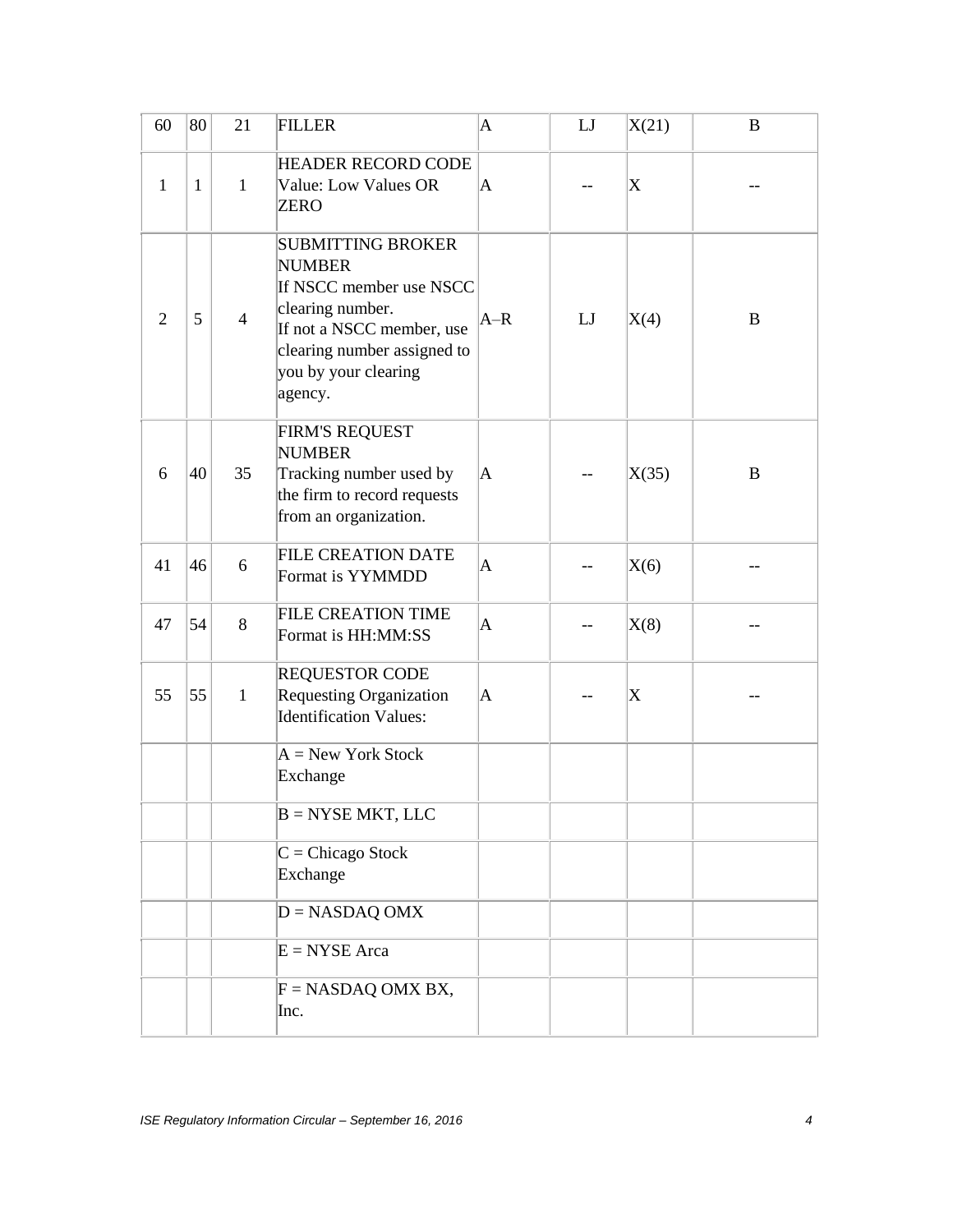|    |    |    | $G = National Stock$<br>Exchange                                                                           |             |    |       |          |
|----|----|----|------------------------------------------------------------------------------------------------------------|-------------|----|-------|----------|
|    |    |    | $H = BATS$ Exchange, Inc.<br>(Equity and Options)                                                          |             |    |       |          |
|    |    |    | $I = International Securities$<br>Exchange, ISE Gemini, and<br><b>ISE Mercury</b>                          |             |    |       |          |
|    |    |    | $J = EDGA$ Exchange and<br><b>EDGX</b> Exchange (Equity<br>and Options)                                    |             |    |       |          |
|    |    |    | $K = Chicago$ Board Options<br>Exchange, C2 Options<br>Exchange and CBSX<br>(CBOE Stock Exchange)          |             |    |       |          |
|    |    |    | $R = FINRA$                                                                                                |             |    |       |          |
|    |    |    | $U = BOX$ Options<br>Exchange, LLC                                                                         |             |    |       |          |
|    |    |    | $X = U.S.$ Securities and<br><b>Exchange Commission</b>                                                    |             |    |       |          |
|    |    |    | $Y = BATS$ Y-Exchange,<br>Inc.                                                                             |             |    |       |          |
|    |    |    | $7 =$ Miami International<br>Securities Exchange                                                           |             |    |       |          |
|    |    |    | $3$ = Investors Exchange,<br><b>LLC</b>                                                                    |             |    |       |          |
|    |    |    |                                                                                                            |             |    |       |          |
| 56 | 70 | 15 | <b>REQUESTING</b><br><b>ORGANIZATION</b><br><b>NUMBER</b><br>Number assigned by<br>requesting organization | A           | LJ | X(15) | $\bf{B}$ |
| 71 | 80 | 10 | <b>FILLER</b>                                                                                              | $\mathbf A$ | -- | X(10) | $\bf{B}$ |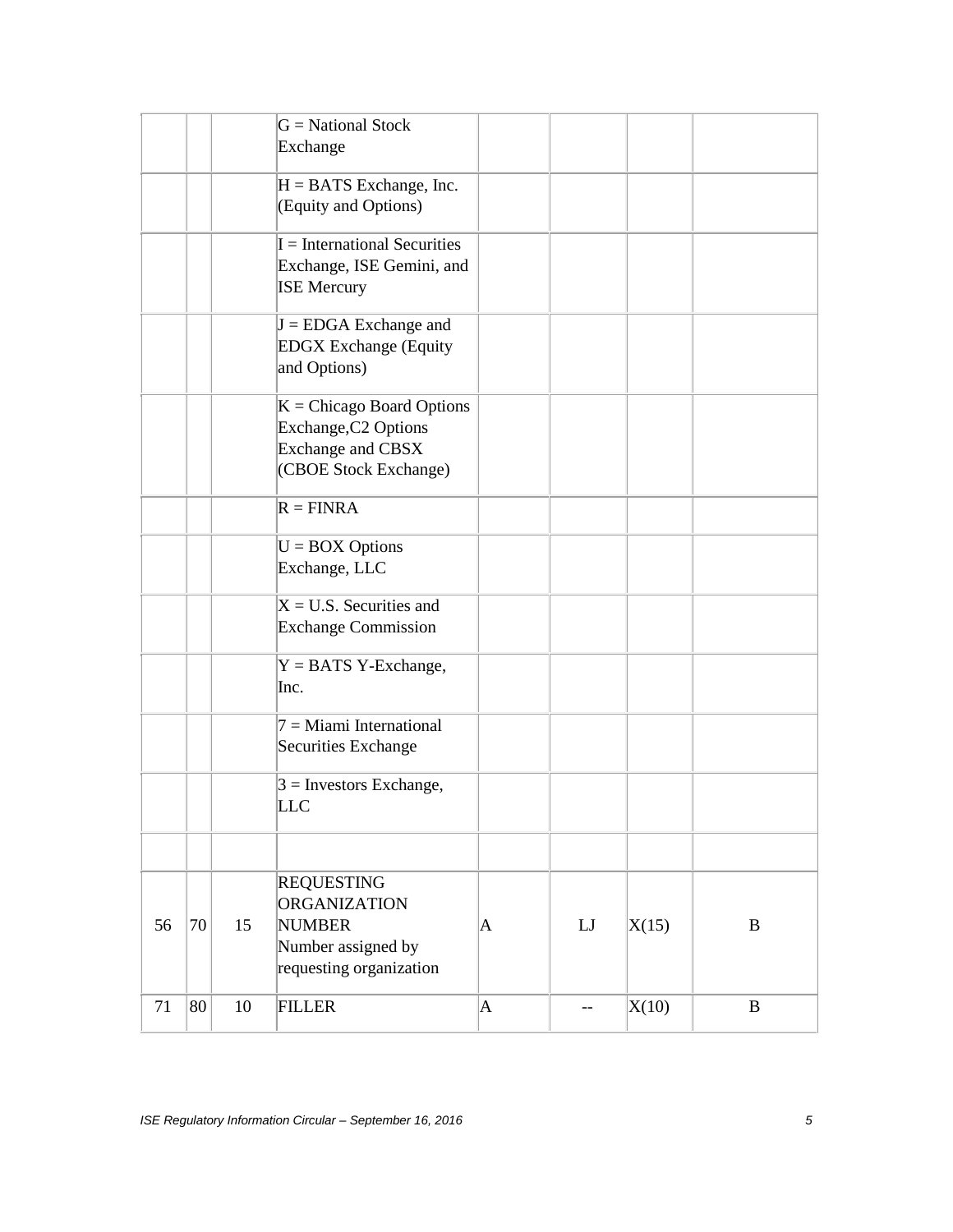| $\mathbf{1}$   | 1  | 1              | <b>RECORD SEQUENCE</b><br><b>NUMBER ONE</b><br>The first record of the<br>transaction. Value: 1                                                                                                                                                                                                                                                                                                                                                                                | A      |    | $\boldsymbol{\mathrm{X}}$ |                  |
|----------------|----|----------------|--------------------------------------------------------------------------------------------------------------------------------------------------------------------------------------------------------------------------------------------------------------------------------------------------------------------------------------------------------------------------------------------------------------------------------------------------------------------------------|--------|----|---------------------------|------------------|
| $\overline{2}$ | 5  | $\overline{4}$ | <b>SUBMITTING BROKER</b><br><b>NUMBER</b><br><b>Identical to Submitting</b><br><b>Broker Number in Header</b><br>Record                                                                                                                                                                                                                                                                                                                                                        | $A-R$  | LJ | X(4)                      |                  |
| 6              | 9  | $\overline{4}$ | <b>OPPOSING BROKER</b><br><b>NUMBER</b><br>The NSCC clearing house<br>number of the broker on the<br>other side of the trade.                                                                                                                                                                                                                                                                                                                                                  | $AA-R$ | LJ | X(4)                      | B                |
| 10             | 21 | 12             | <b>CUSIP NUMBER</b><br>The cusip number assigned<br>to the security.<br>Left justified since the<br>number is nine characters at<br>$present (8 + check digit) but$<br>will expand in the future.                                                                                                                                                                                                                                                                              | A      | LJ | X(12)                     | B                |
| 22             | 29 | 8              | <b>TICKER SYMBOL</b><br>The symbol assigned to this<br>security. For options (pre-<br>OSI), the OPRA option<br>symbol (space), OPRA<br>expiration month symbol<br>and OPRA strike price<br>symbol should be used. (Ex.<br>Maytag May 20 call option<br>series would be reported as<br>MYG ED. This example<br>uses six spaces in the field<br>with a space between the<br>OPRA symbol and the<br>OPRA expiration month.)<br>Post OSI this field must<br>contain OPTIONXX and a | $A-R$  | LJ | X(8)                      | $\boldsymbol{B}$ |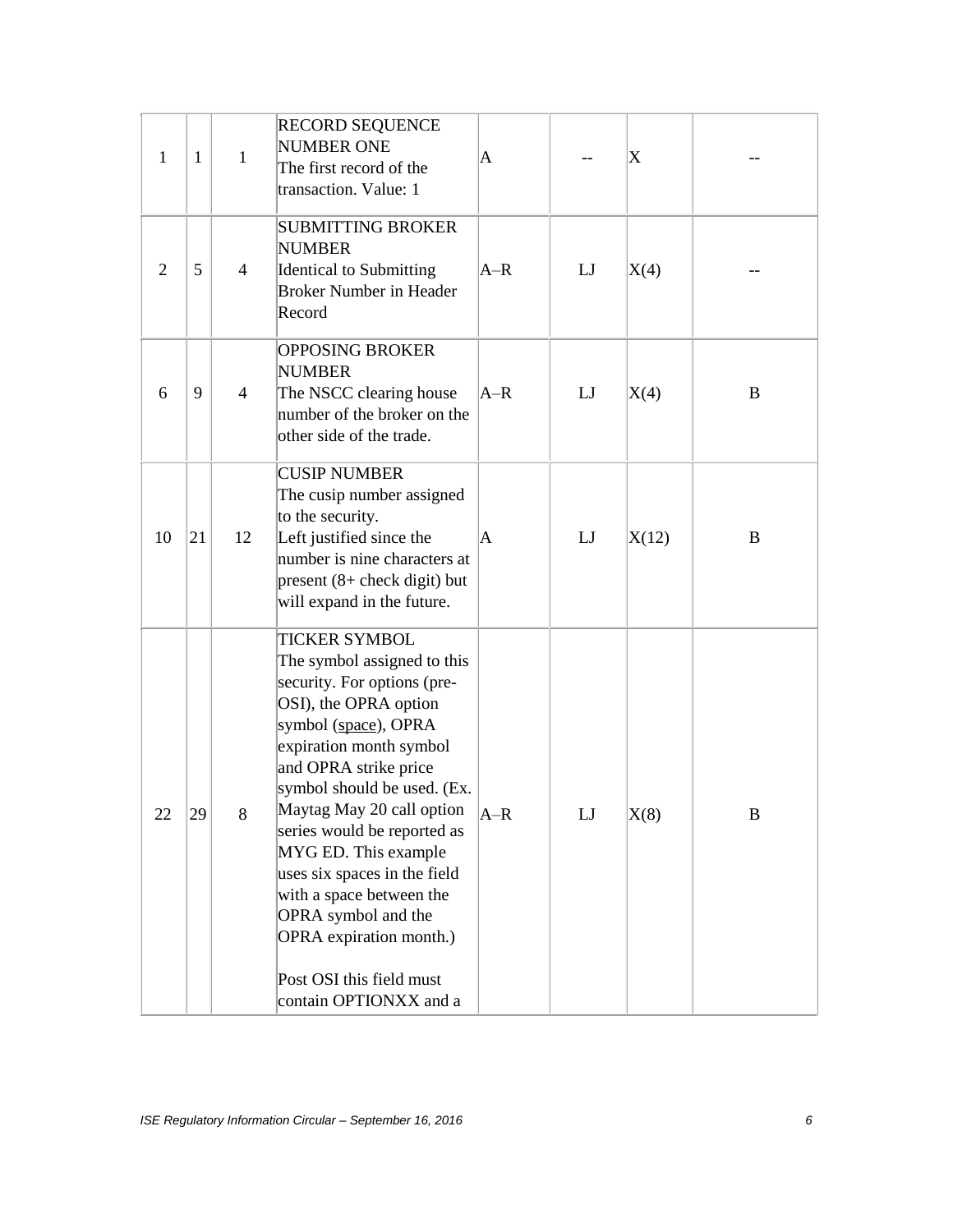|    |    |              | <b>Record Sequence Number</b><br>Six must be completed                                                                                                                                                                                                                                                                                                                                            |       |    |                           |          |
|----|----|--------------|---------------------------------------------------------------------------------------------------------------------------------------------------------------------------------------------------------------------------------------------------------------------------------------------------------------------------------------------------------------------------------------------------|-------|----|---------------------------|----------|
| 30 | 35 | 6            | <b>TRADE DATE</b><br>The date this trade executed. A–R<br>Format is YYMMDD.                                                                                                                                                                                                                                                                                                                       |       |    | X(6)                      | B        |
| 36 | 41 | 6            | <b>SETTLEMENT DATE</b><br>The date this trade will<br>settle. Format is YYMMDD                                                                                                                                                                                                                                                                                                                    | A     |    | X(6)                      | B        |
| 42 | 53 | 12           | <b>QUANTITY</b><br>The number of shares or<br>quantity of bonds or option<br>contracts.                                                                                                                                                                                                                                                                                                           | $N-R$ | RJ | 9(12)                     | Z        |
| 54 | 67 | 14           | <b>NET AMOUNT</b><br>The proceeds of sales or<br>cost of purchases after<br>commissions and other<br>charges.                                                                                                                                                                                                                                                                                     | N     | RJ | S9(12)<br>V99             | Z        |
| 68 | 68 | $\mathbf{1}$ | <b>BUY/SELL CODE</b><br>Values: $0 = Buy$ , $1 = Sale$ , 2<br>$=$ Short Sale, $3 =$ Buy Open,<br>$4 =$ Sell Open, $5 =$ Sell<br>Close, $6 = \text{Buy Close}$ . A =<br>Buy Cancel, $B =$ Sell<br>Cancel, $C =$ Short Sale<br>Cancel, $D = Buy$ Open<br>Cancel, $E =$ Sell Open<br>Cancel, $F =$ Sell Close<br>Cancel, $G = Buy$ Close<br>Cancel. Values 3 to 6 and D<br>to G are for options only | $A-R$ |    | X                         | B        |
| 69 | 78 | 10           | <b>PRICE</b><br>The transaction price.<br>Format: \$\$\$\$ CCCCCC.                                                                                                                                                                                                                                                                                                                                | $N-R$ | RJ | 9(4)V(6)                  | Z        |
| 79 | 79 | $\mathbf{1}$ | <b>EXCHANGE CODE</b><br>Exchange where trade was<br>executed. Values:                                                                                                                                                                                                                                                                                                                             | $A-R$ |    | $\boldsymbol{\mathrm{X}}$ | $\bf{B}$ |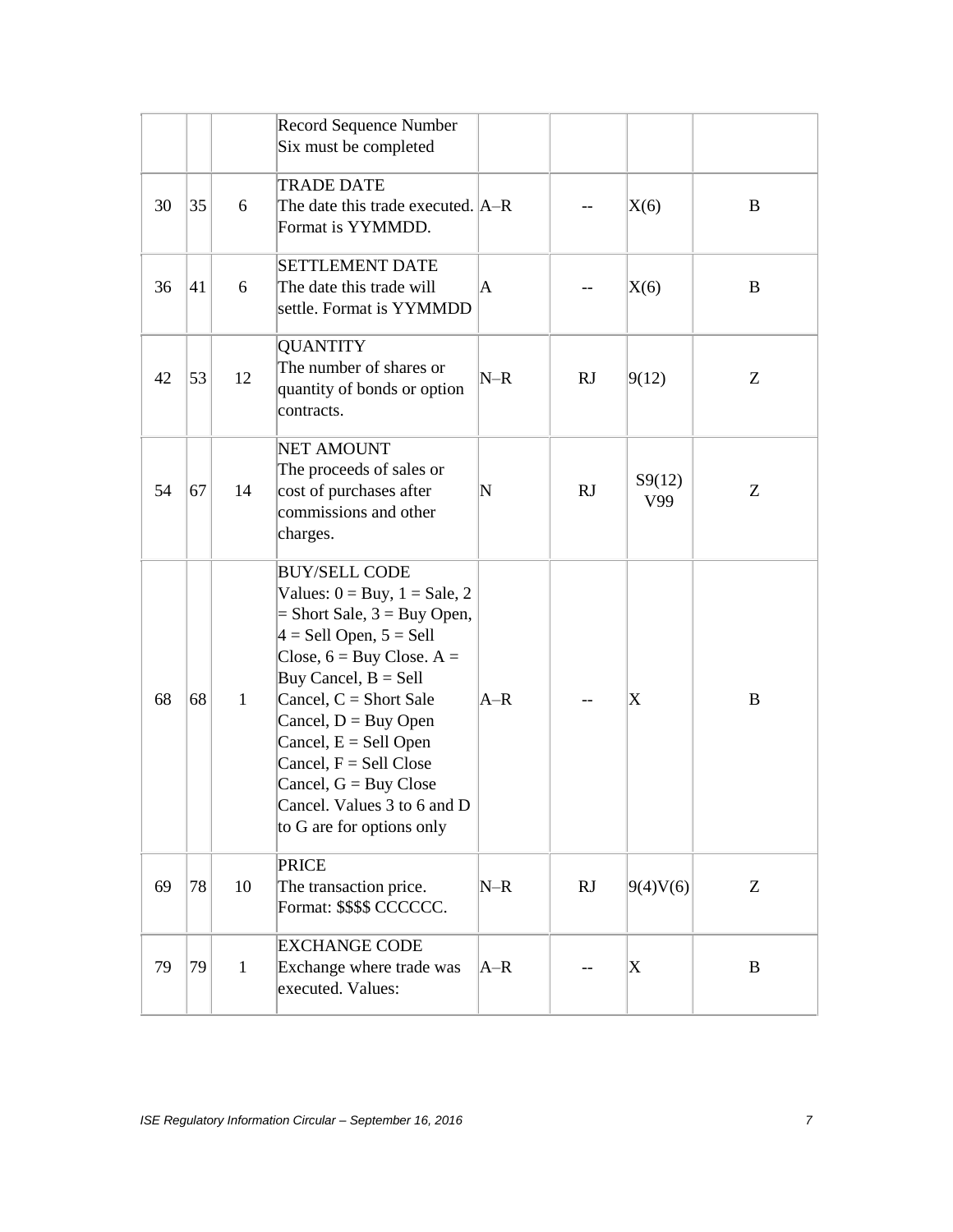| $A = New York Stock$<br>Exchange                          |  |  |
|-----------------------------------------------------------|--|--|
| $B = NYSE MKT$ , LLC<br>(Equity and Options)              |  |  |
| $C = Chicago Stock$<br>Exchange                           |  |  |
| $D = NASDAQ$ OMX PHLX                                     |  |  |
| $E = NYSE$ Arca (Equity and<br>Options)                   |  |  |
| $F = NASDAQ OMX BX,$<br>Inc.                              |  |  |
| $G = National Stock$<br>Exchange                          |  |  |
| $H = BATS$ Exchange, Inc.<br>(Equity and Options)         |  |  |
| $I = International Securities$<br>Exchange (Options Only) |  |  |
| $J = C2$ Options Exchange                                 |  |  |
| $K = Chicago$ Board Options<br>Exchange                   |  |  |
| $L =$ London Stock Exchange                               |  |  |
| M =Toronto Stock<br>Exchange                              |  |  |
| $N =$ Montreal Stock<br>Exchange                          |  |  |
| O = TSX Venture Exchange                                  |  |  |
| $P = EDGA$ Exchange                                       |  |  |
| Q=FINRA ADF                                               |  |  |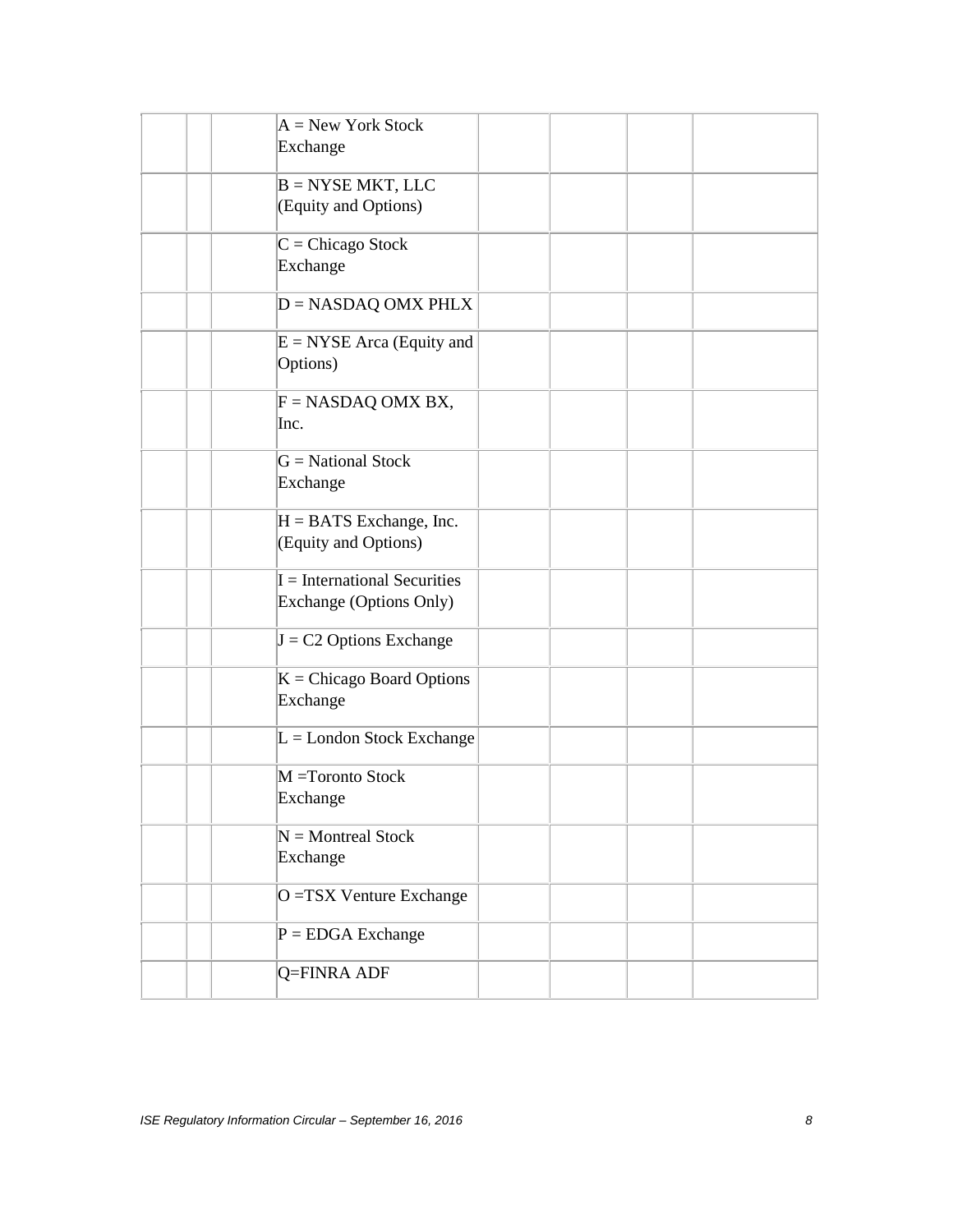|                |              |              | $R = NASDAQ$<br>OMX/NASDAQ OMX<br><b>Options Market</b>                                                               |       |    |                           |              |
|----------------|--------------|--------------|-----------------------------------------------------------------------------------------------------------------------|-------|----|---------------------------|--------------|
|                |              |              | $S = Over-the-Counter$                                                                                                |       |    |                           |              |
|                |              |              | $T = Tokyo Stock Exchange$                                                                                            |       |    |                           |              |
|                |              |              | $U = \text{BOX Options}$<br>Exchange, LLC                                                                             |       |    |                           |              |
|                |              |              | $V = EDGX$ Exchange<br>(Equity and Options)                                                                           |       |    |                           |              |
|                |              |              | $W = CBSX (CBOE Stock)$<br>Exchange)                                                                                  |       |    |                           |              |
|                |              |              | $X = NASDAQ$ OMX PSX                                                                                                  |       |    |                           |              |
|                |              |              | $Y = BATS$ Y-Exchange,<br>Inc.                                                                                        |       |    |                           |              |
|                |              |              | $Z =$ Other                                                                                                           |       |    |                           |              |
|                |              |              | $1 = ISE$ Gemini                                                                                                      |       |    |                           |              |
|                |              |              | $2 = ISE Mercury$                                                                                                     |       |    |                           |              |
|                |              |              | $3$ = Investors Exchange,<br>LLC                                                                                      |       |    |                           |              |
|                |              |              | $7 =$ Miami International<br>Securities Exchange                                                                      |       |    |                           |              |
| 80             | 80           | $\mathbf{1}$ | <b>BROKER/DEALER CODE</b><br>Indicate if trade was done<br>for another Broker/Dealer.<br>Values: $0 = No$ ; $1 = Yes$ | $A-R$ | -- | $\boldsymbol{\mathrm{X}}$ | $\bf{B}$     |
| $\mathbf{1}$   | $\mathbf{1}$ | $\mathbf{1}$ | RECORD SEQUENCE<br><b>NUMBER TWO</b><br>Value: 2                                                                      | A     |    | X                         |              |
| $\overline{2}$ | $\mathbf{2}$ | $\mathbf{1}$ | <b>SOLICITED CODE</b><br>Values: $0 = No$ ; $1 = Yes$                                                                 | $A-R$ |    | X                         | $\, {\bf B}$ |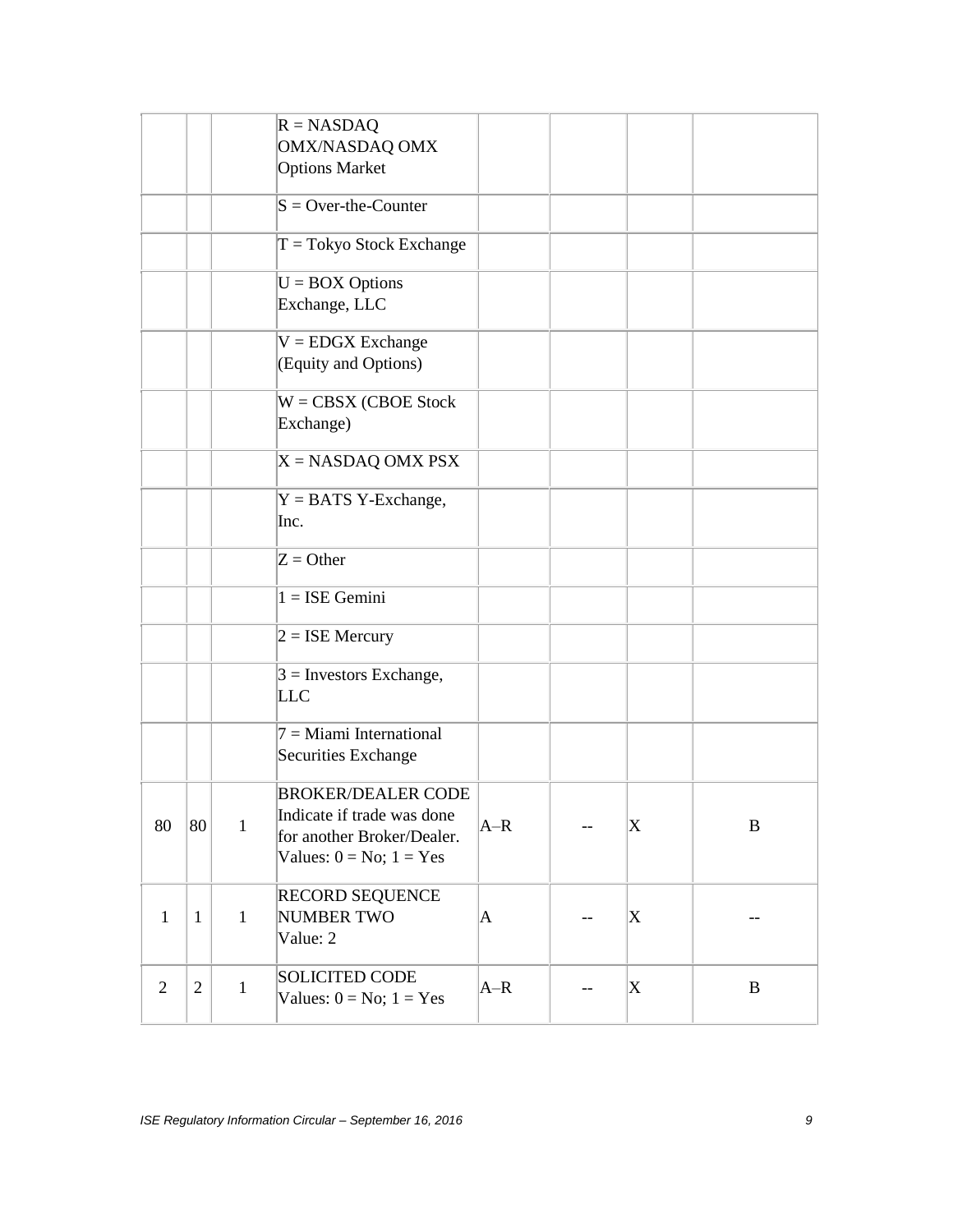| 3              | $\overline{4}$ | $\overline{2}$ | <b>STATE CODE</b><br><b>Standard Postal two</b><br>character identification.                                                                            | $A-R$       |    | X(2)                      | B        |
|----------------|----------------|----------------|---------------------------------------------------------------------------------------------------------------------------------------------------------|-------------|----|---------------------------|----------|
| 5              | 14             | 10             | <b>ZIP CODE/COUNTRY</b><br><b>CODE</b><br>Zip Code—five or nine<br>character (zip plus four)<br>Country code-for future<br>use.                         | $A-R$       | LI | X(10)                     | B        |
| 15             | 22             | 8              | <b>BRANCH</b><br>OFFICE/REGISTERED<br><b>REPRESENTATIVE</b><br><b>NUMBER</b><br>Each treated as a four-<br>character field.<br>Both are left justified. | $A-R$       | LJ | X(8)                      | B        |
| 23             | 28             | 6              | <b>DATE ACCOUNT</b><br><b>OPENED</b><br>Format is YYMMDD                                                                                                | $A-R$       |    | X(6)                      | B        |
| 29             | 48             | 20             | <b>SHORT NAME FIELD</b><br>Contains last name followed<br>by comma (or space) then as $ A $<br>much of first name as will<br>fit.                       |             | LJ | X(20)                     | B        |
| 49             | 78             | 30             | <b>EMPLOYER NAME</b>                                                                                                                                    | $\mathbf A$ | LJ | X(30)                     | B        |
| 79             | 79             | $\mathbf{1}$   | <b>TIN 1 INDICATOR</b><br>Values: $1 = SS#$ ; $2 = TIN$                                                                                                 | $A-R$       | -- | X                         | B        |
| 80             | 80             | $\mathbf{1}$   | <b>TIN 2 INDICATOR</b><br>Values: $1 = SS#$ ; $2 = TIN \_  A$<br>for future use.                                                                        |             |    | X                         | $\bf{B}$ |
| $\mathbf{1}$   | $\mathbf{1}$   | $\mathbf{1}$   | <b>RECORD SEQUENCE</b><br><b>NUMBER THREE</b><br>Value: 3                                                                                               | $\mathbf A$ |    | $\boldsymbol{\mathrm{X}}$ |          |
| $\overline{2}$ | 10             | 9              | <b>TIN ONE</b><br>Taxpayer Identification<br>Number                                                                                                     | $A-R$       | LJ | X(9)                      | $\bf{B}$ |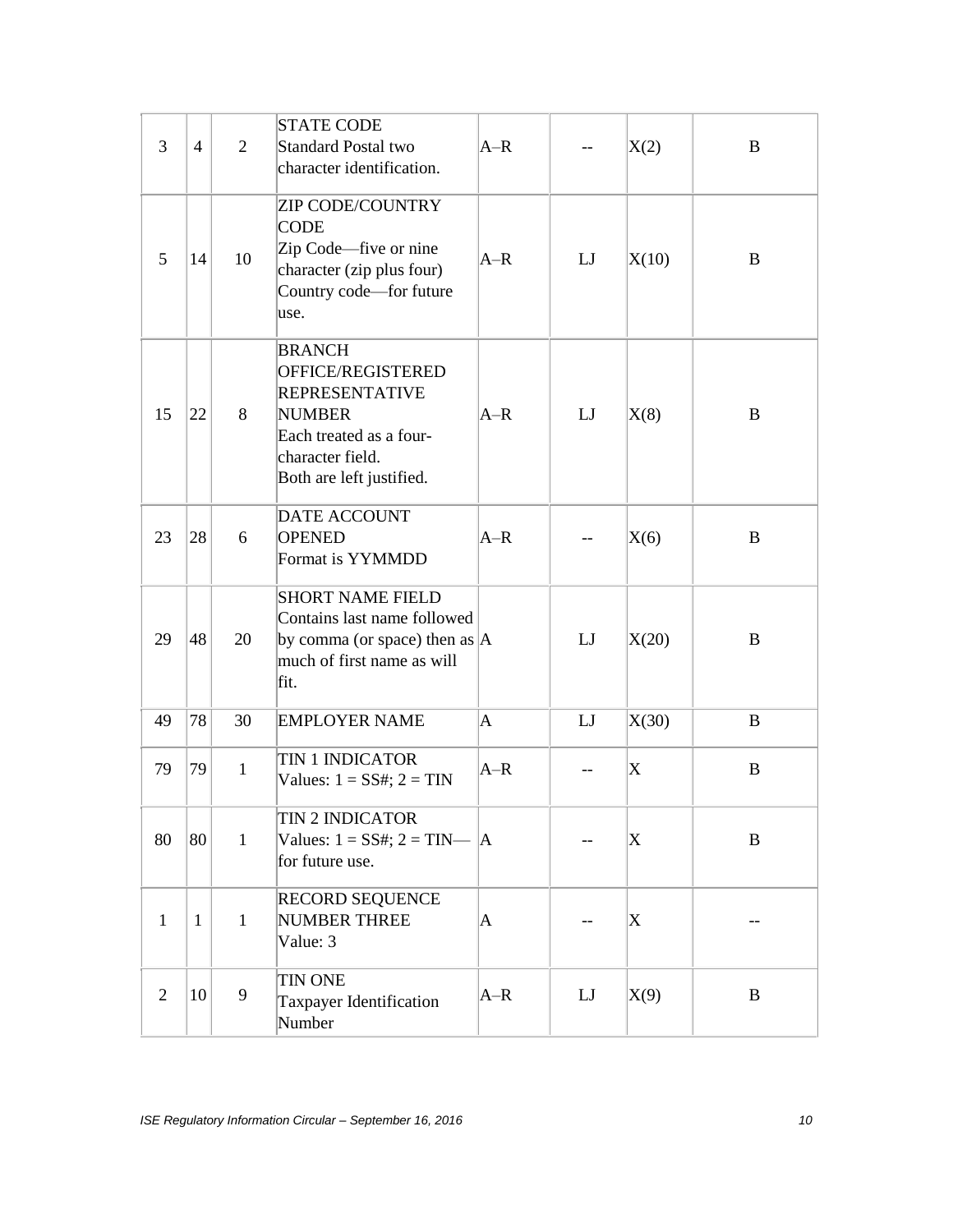|                |              |              | Social Security or Tax ID<br>Number.                                                    |       |                          |                           |             |
|----------------|--------------|--------------|-----------------------------------------------------------------------------------------|-------|--------------------------|---------------------------|-------------|
| 11             | 19           | 9            | TIN TWO<br>Taxpayer Identification<br>Number #2<br>Reserved for future use.             | A     | LJ                       | X(9)                      | B           |
| 20             | 20           | $\mathbf{1}$ | NUMBER OF N&A LINES A                                                                   |       | $\overline{\phantom{m}}$ | $\boldsymbol{\mathrm{X}}$ | B           |
| 21             | 50           | 30           | <b>NAME AND ADDRESS</b><br><b>LINE ONE</b>                                              | $A-R$ | LI                       | X(30)                     | $\bf{B}$    |
| 51             | 80           | 30           | <b>NAME AND ADDRESS</b><br><b>LINE TWO</b>                                              | $A-R$ | LJ                       | X(30)                     | $\mathbf B$ |
| $\mathbf{1}$   | $\mathbf{1}$ | $\mathbf{1}$ | <b>RECORD SEQUENCE</b><br><b>NUMBER FOUR</b>                                            | A     | --                       | $\boldsymbol{\mathrm{X}}$ |             |
|                |              |              | Value: 4                                                                                |       |                          |                           |             |
| 2              | 31           | 30           | <b>NAME AND ADDRESS</b><br><b>LINE THREE</b>                                            | $A-R$ | LI                       | X(30)                     | B           |
| 32             | 61           | 30           | <b>NAME AND ADDRESS</b><br><b>LINE FOUR</b>                                             | $A-R$ | LI                       | X(30)                     | B           |
| 62             | 62           | $\mathbf{1}$ | <b>TRANSACTION TYPE</b><br><b>IDENTIFIERS</b><br>See Attachment B for<br>current codes. | $A-R$ | $- -$                    | $\boldsymbol{\mathrm{X}}$ | B           |
| 63             | 80           | 18           | <b>ACCOUNT NUMBER</b><br>Account number                                                 | $A-R$ | LJ                       | X(18)                     | B           |
| $\mathbf{1}$   | $\mathbf{1}$ | $\mathbf{1}$ | <b>RECORD SEQUENCE</b><br>NUMBER FIVE<br>Value: 5                                       | A     | --                       | X(1)                      |             |
| $\overline{2}$ | 31           | 30           | <b>NAME AND ADDRESS</b><br><b>LINE FIVE</b>                                             | $A-R$ | LJ                       | X(30)                     | $\bf{B}$    |
| 32             | 61           | 30           | <b>NAME AND ADDRESS</b><br><b>LINE SIX</b>                                              | $A-R$ | LJ                       | X(30)                     | $\bf{B}$    |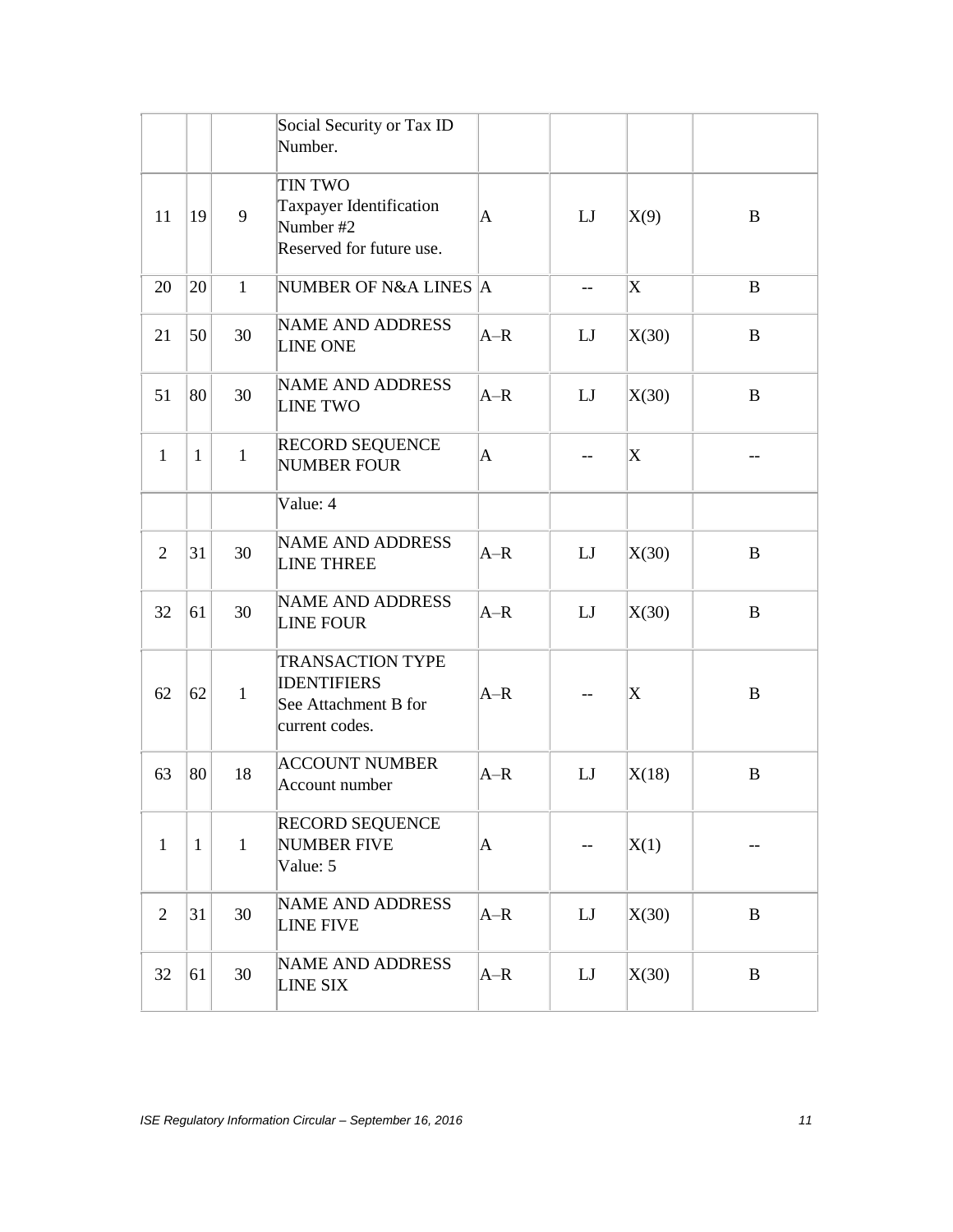| 62             | 65           | $\overline{4}$ | PRIME BROKER<br>Clearing number of the<br>account's prime broker.                                                                               | $A-R$   | LJ  | X(4) | B        |
|----------------|--------------|----------------|-------------------------------------------------------------------------------------------------------------------------------------------------|---------|-----|------|----------|
| 66             | 66           | $\mathbf{1}$   | <b>AVERAGE PRICE</b><br><b>ACCOUNT</b><br>$1 =$ recipient of average<br>price transaction.<br>$2$ = average price account<br>itself.            | $N-R$   |     | 9(1) | Z        |
| 67             | 71           | 5              | <b>DEPOSITORY</b><br><b>INSTITUTION</b><br><b>IDENTIFIER</b><br>Identifying number assigned<br>to the account by the<br>depository institution. | $A-R$   | LJ  | X(5) | B        |
| 72             | 77           | 6              | <b>Order Execution Time</b><br>HHMMSS - Time format<br>will be in Eastern Time and<br>24 hour format.                                           | $A-R$   | LJ  |      |          |
| 78             | 80           | 3              | <b>FILLER</b>                                                                                                                                   | A       | $-$ | X    | B        |
| $\mathbf{1}$   | $\mathbf{1}$ | $\mathbf{1}$   | <b>RECORD SEQUENCE</b><br><b>NUMBER SIX</b><br>Value: 6                                                                                         | A       |     |      |          |
| $\overline{2}$ | 9            | 8              | <b>DERIVATIVE SYMBOL</b><br>The symbol assigned to the<br>derivative                                                                            | $ A-R $ | LJ  |      | B        |
| 10             | 15           | 6              | <b>EXPIRATION DATE</b><br>The date the option expires. $ A-R $<br>Format is YYMMDD                                                              |         |     |      | B        |
| 16             | 16           | $\mathbf{1}$   | <b>CALL/PUT INDICATOR</b><br>$C = Call, P = Put$                                                                                                | $A-R$   | --  | --   | $\bf{B}$ |
| 17             | 24           | 8              | <b>STRIKE DOLLAR</b><br>The dollar amount of the<br>strike price                                                                                | $N-R$   | RJ  |      | Z        |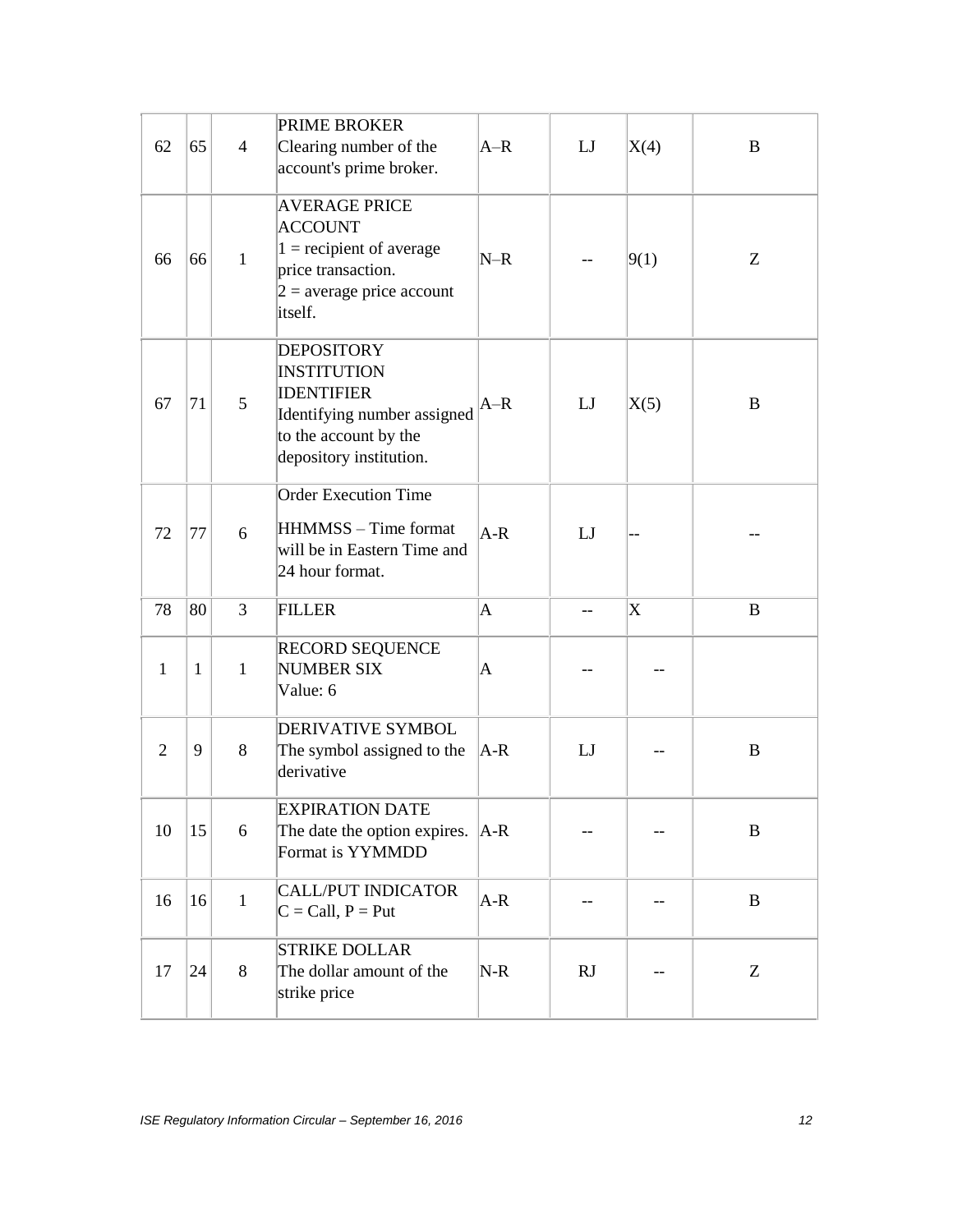| 25             | 30           | 6            | <b>STRIKE DECIMAL</b><br>The decimal amount of the<br>strike price                                                                                                                                               | $N-R$       | RJ |    | Z        |
|----------------|--------------|--------------|------------------------------------------------------------------------------------------------------------------------------------------------------------------------------------------------------------------|-------------|----|----|----------|
| 31             | 80           | 50           | <b>FILLER</b>                                                                                                                                                                                                    | $\mathbf A$ | LJ | -- | B        |
| $\mathbf{1}$   | $\mathbf{1}$ | $\mathbf{1}$ | RECORD SEQUENCE<br><b>NUMBER SEVEN</b><br>Value: 7                                                                                                                                                               | A           |    |    |          |
| $\overline{2}$ | 14           | 13           | Large Trader Identification<br>1                                                                                                                                                                                 | $A-R$       | LJ |    | Z        |
| 15             | 27           | 13           | Large Trader Identification<br>2                                                                                                                                                                                 | $A-R$       | LJ |    | Z        |
| 28             | 40           | 13           | Large Trader Identification<br>3                                                                                                                                                                                 | $A-R$       | LJ |    | Z        |
| 41             | 41           | $\mathbf{1}$ | Large Trader Identification<br>Qualifier                                                                                                                                                                         | $A-R$       | LJ |    | Z        |
| 42             | 49           | 8            | Primary Party Identifier<br>Identity of the party to the<br>trade that is represented by<br>the Submitting Broker of an<br>EBS. Acceptable values<br>include MPID, CRD or<br><b>OCC Clearing Number.</b>         | $A-R$       | LJ |    | $\bf{B}$ |
| 50             | 57           | 8            | Contra Party Identifier<br>Identity of the contra party<br>to the trade that is<br>represented by the Opposing $ A-R $<br>Broker of an EBS.<br>Acceptable values include<br>MPID, CRD or OCC<br>Clearing Number. |             | LJ |    | B        |
| 58             | 80           | 23           | <b>FILLER</b>                                                                                                                                                                                                    | $\mathbf A$ | LJ | -- | $\bf{B}$ |
| $\mathbf{1}$   | $\mathbf{1}$ | $\mathbf{1}$ | <b>TRAILER RECORD DATE</b><br>One record per submission.<br>Must be the last record on                                                                                                                           | A           |    | X  |          |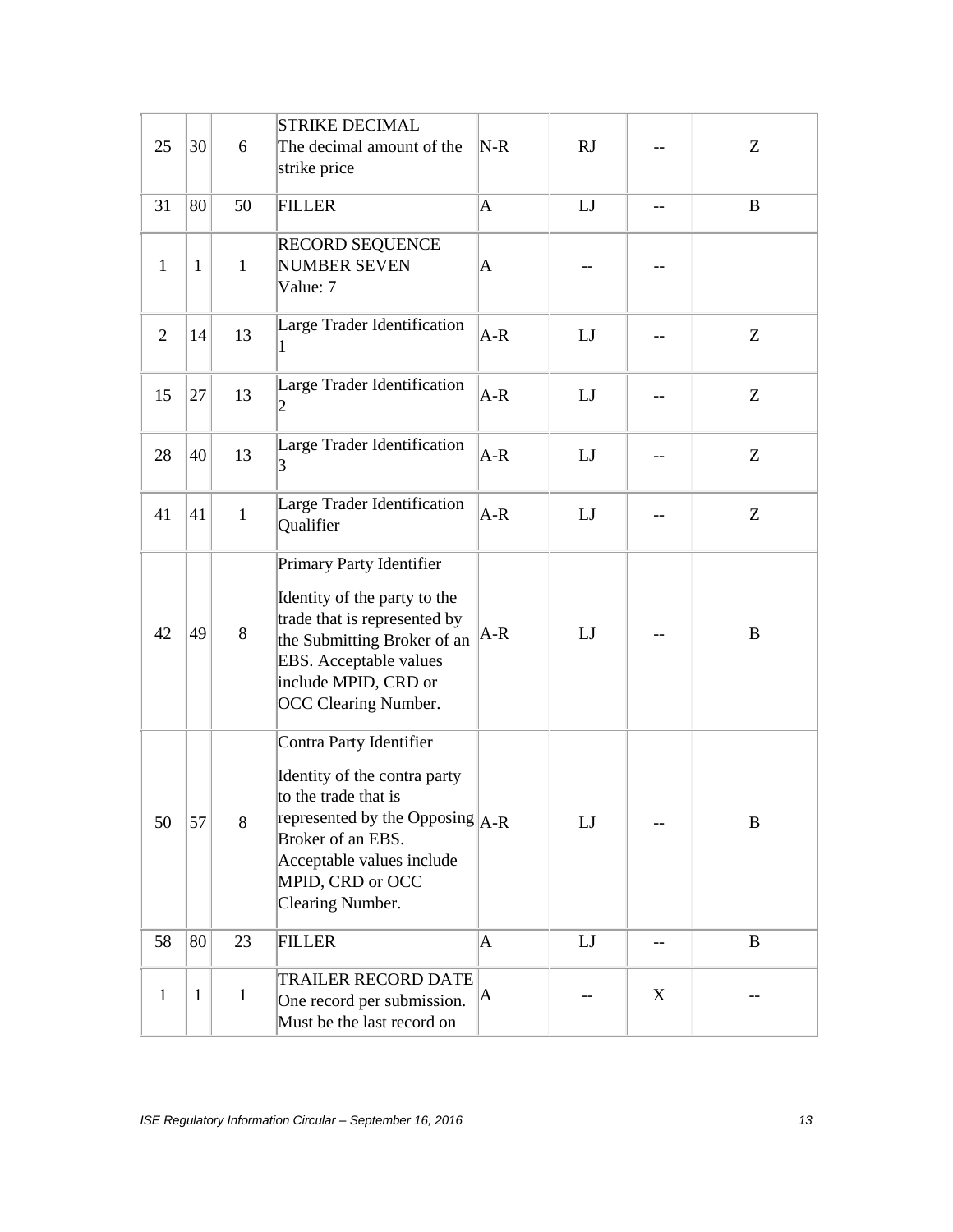|                |    |    | the file. Value: High Values<br>or "9"                                                                                                                                                                                                          |                           |                       |       |   |
|----------------|----|----|-------------------------------------------------------------------------------------------------------------------------------------------------------------------------------------------------------------------------------------------------|---------------------------|-----------------------|-------|---|
| $\overline{2}$ | 17 | 16 | TOTAL TRANSACTIONS<br>The total number of<br>transactions. This total<br>excludes Header and Trailer<br>Records.                                                                                                                                | $\boldsymbol{\mathrm{N}}$ | <b>RJ</b>             | 9(16) | B |
| 18             | 33 | 16 | <b>TOTAL RECORDS ON</b><br><b>FILE</b><br>The total number of 80 byte<br>records. This total includes<br>Header and Trailer Records, N<br>but not the Datatrak Header<br>Record (i.e., it does not<br>include the first record on<br>the file). |                           | RJ                    | 9(16) | Ζ |
| 34             | 80 | 47 | <b>FILLER</b>                                                                                                                                                                                                                                   | $\mathbf A$               | --                    | X(47) | B |
|                |    |    |                                                                                                                                                                                                                                                 |                           |                       |       |   |
|                |    |    | <b>Field Format</b>                                                                                                                                                                                                                             | <b>Default</b>            | <b>Justify</b>        |       |   |
|                |    |    | $A =$ Alphanumeric (all caps) <b>Values</b>                                                                                                                                                                                                     |                           | $RJ = Right$          |       |   |
|                |    |    | $N =$ Numeric                                                                                                                                                                                                                                   | $B =$                     | Justification of Data |       |   |
|                |    |    | $P =$ Packed                                                                                                                                                                                                                                    | <b>Blanks</b>             | $LI = Left$           |       |   |
|                |    |    | $B = Binary$                                                                                                                                                                                                                                    | $Z = Zero$                | Justification of Data |       |   |
|                |    |    | $R =$ Validation Required                                                                                                                                                                                                                       |                           |                       |       |   |